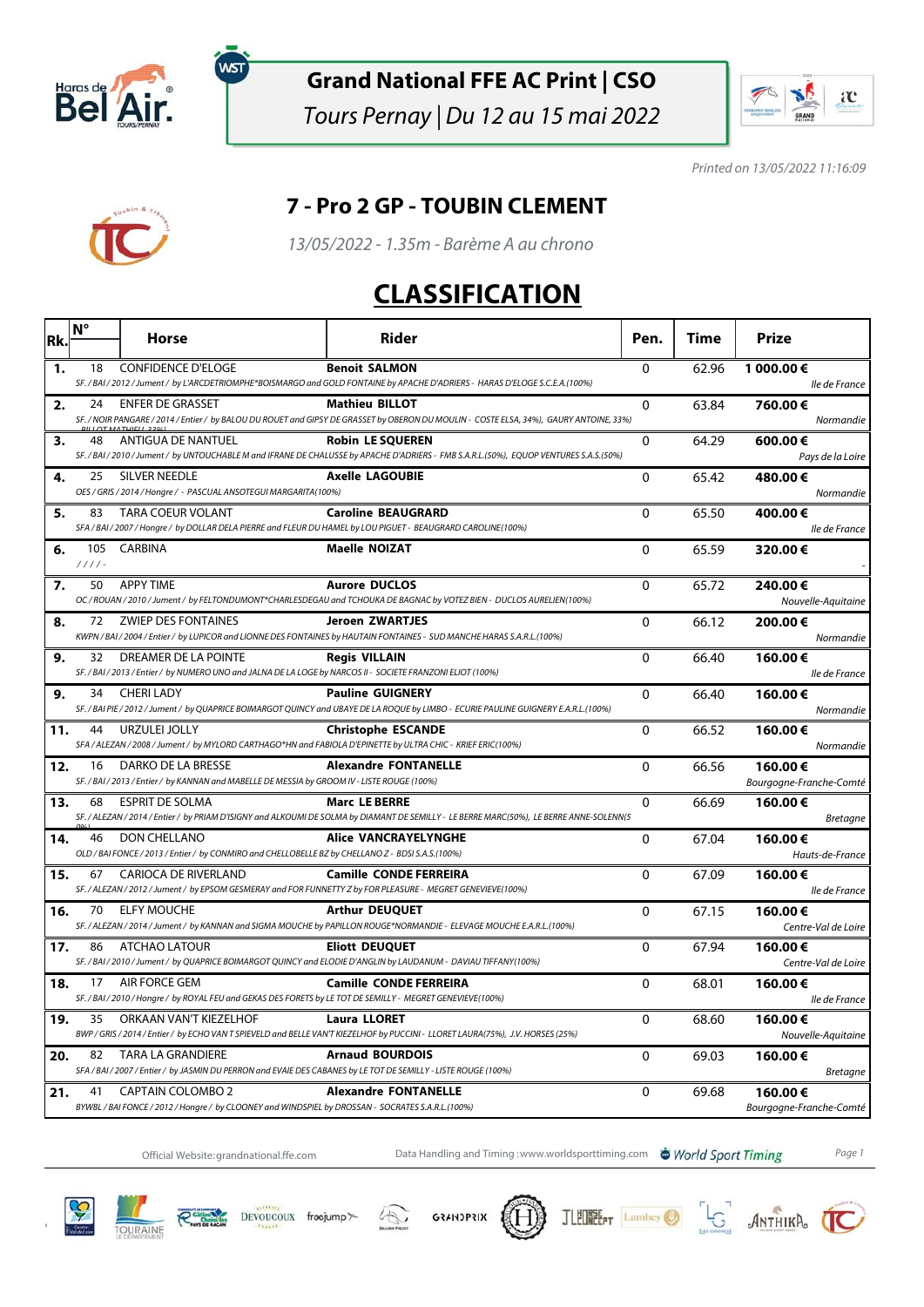# **CLASSIFICATION**

| Rk. | $N^{\circ}$    | <b>Horse</b>                                                                                                                         | Rider                                                                                                                                                           | Pen.     | Time  | <b>Prize</b>                       |
|-----|----------------|--------------------------------------------------------------------------------------------------------------------------------------|-----------------------------------------------------------------------------------------------------------------------------------------------------------------|----------|-------|------------------------------------|
| 22. | 92<br>$1111 -$ | <b>CHANCE DES CLOZELLES</b>                                                                                                          | <b>Guillaume HILLAIRE</b>                                                                                                                                       | 0        | 69.75 | 160.00€                            |
| 23. | 13             | <b>CASANOVA D'ANBEL</b><br>SF./ALEZAN/2012/Hongre/ by JARNAC and FREE VOLE by POLACK II - AR TROPIG S.A.R.L.(50%), HUREL JEROME(50%) | <b>Jerome HUREL</b>                                                                                                                                             | 0        | 69.88 | 160.00€<br>lle de France           |
| 24. | 56             | <b>BELLIFRANE CHALUSSE</b>                                                                                                           | <b>Manon MAGE</b><br>SF./ALEZAN/2011/Jument/ by PADOCK DU PLESSIS*HN and TINKA DE CHALUSSE by TINKA'S BOY - PLANSON SOLANGE(100%)                               | 0        | 69.90 | 160.00€<br>Centre-Val de Loire     |
| 25. | 66             | <b>DIONYSOS DE VIRTON</b>                                                                                                            | <b>Alexandre FONTANELLE</b><br>SF. / ALEZAN CUIVRE / 2013 / Hongre / by TRESOR DE VIRTON and TAIS DE VIRTON by ROCK DU VAL TIBERMONT - LISTE ROUGE (100%)       | 0        | 70.40 | 160.00€<br>Bourgogne-Franche-Comté |
| 26. | 98             | TORNADO DU DORAL*IFCE                                                                                                                | <b>Jean Noel BATLE</b><br>SFA / BAI FONCE / 2007 / Hongre / by LUCCIANNO*HN and NESPAS by DAGUET DU ROCHAU - DU CHEVAL ET DE L'EQUITATION INSTITUT FRANCAIS(10  | 0        | 71.52 | 160.00€<br>Pays de la Loire        |
| 27. | 75             | <b>IZARINA SW</b><br>KWPN / BAI / 2013 / Jument / by DENZEL V'T MEULENHOF and PURINA by CORLAND - LISTE ROUGE (100%)                 | <b>Marie TROU</b>                                                                                                                                               | 0        | 72.06 | lle de France                      |
| 28. | 84             | <b>DELTA DE BOUCEEL</b>                                                                                                              | <b>Alexis BONNARD</b><br>SF./BAI/2013/Jument/ by VAGABOND DE LA POMME and VANILLE DE LA BESLOU by OK DU ROZEL - GENDRE HUGUES(100%)                             | $\Omega$ | 72.51 | Normandie                          |
| 29. | $\mathbf{1}$   | <b>EYWA DES VERNELLES</b>                                                                                                            | <b>Ludovic LEYGUE</b><br>SF. / ALEZAN / 2014 / Jument / by KANNAN and NALA DES VERNELLES by ECUREUIL DE FORCIL - GUILBON XAVIER(50%), GUILBON FLAVIE(50%)       | 0        | 72.92 | <b>Bretagne</b>                    |
| 30. | 57             | ELDANSE DU ROC                                                                                                                       | <b>Antoine BARDE</b><br>SF. / BAI FONCE / 2014 / Jument / by L'ARCDETRIOMPHE*BOISMARGO and SYMPHONIE DU ROC by MODESTO - LE CHEVER PATRICK(100%)                | 0        | 73.53 | Centre-Val de Loire                |
| 31. | 69             | <b>EMALVARO D'ALBRET</b><br>SF./BAI/2014/Entier/ by CALVARO and QUEMA D'ALBRET by FUSAIN DU DEFEY*HN - PERES MICHEL(100%)            | <b>Bruno JAZEDE</b>                                                                                                                                             | 0        | 73.78 | Nouvelle-Aquitaine                 |
| 32. | 59             | <b>DIADEM</b><br>DP / ALEZAN / 2011 / Jument / by CASDORFF and DAYLIGHT by DINGLINGER - LISTE ROUGE E(65%), LISTE ROUGE E(35%)       | <b>Aurore DUBUS</b>                                                                                                                                             | 0        | 74.21 | Centre-Val de Loire                |
| 33. | 95             | ATHOS DES GENETS                                                                                                                     | <b>Lou MORALI</b><br>SF. / BAI / 2010 / Hongre / by OK DU ROZEL and QUADRILLE DES GENETS by IRIS DE CELLAND - ECURIE DE LA BARBINIERE E.A.R.L.(100%)            | 0        | 74.27 | Nouvelle-Aquitaine                 |
| 34. | 36             | <b>HUMMER</b>                                                                                                                        | <b>Aurore CHRISTEN</b><br>KWPN / BAI / 2012 / Hongre / by ZAMBESI and CASANDRA by KASHMIR V SCHUTTERSHOF - CHRISTEN E.A.R.L.(50%), ANCELLIN CAROLE(50%)         | 0        | 74.65 | lle de France                      |
| 35. | 6              | <b>CARA DES TREMIERES</b><br>SF./BAI/2012/Hongre/by QUITE EASY and HYSOPE DU MAIRE by ARRA D'AUZAY - LISTE ROUGE (100%)              | <b>Franck CURTI</b>                                                                                                                                             | 0        | 74.74 | lle de France                      |
| 36. | 27             | <b>EXTREM DE PONTIGNY</b>                                                                                                            | <b>Marc DILASSER</b><br>SF. / BAI / 2014 / Hongre / by QUAPRICE BOIMARGOT QUINCY and QUINIELA BOIS MARGOT by L'ARCDETRIOMPHE*BOISMARGO - ETUDE 2K E.U.R.L.(10   | 0        | 74.85 | Normandie                          |
| 37. | 62             | DOLCE VITA VENTADOUR                                                                                                                 | <b>Romain XHEMAL</b><br>SF. / BAI / 2013 / Jument / by UTRILLO VD HEFFINCK and LUNARIA CHAMPEIX by BONHOMME II - XHEMAL CORENTIN(100%)                          | 0        | 74.86 | Auvergne-Rhône-Alpes               |
| 38. | 23             | <b>FBI D'ELLIPSE</b><br>SF./ALEZAN/2015/Hongre/ by VAGABOND DE LA POMME and ROUKY D'ELLIPSE by KANNAN - ELLIPSE S.N.C.(100%)         | <b>Robin LE SQUEREN</b>                                                                                                                                         | 0        | 75.20 | Pays de la Loire                   |
| 39. | 28             | DEXTER DE LA BRESSE                                                                                                                  | <b>Matteo LAQUET</b><br>AES / BAI / 2013 / Entier / by CATALI VD TEERLINGHOEVE and OUNA DE LA BRESSE by CINQ SOUS II - FONTANELLE RAYMOND(100%)                 | 0        | 75.71 | Bourgogne-Franche-Comté            |
| 40. | 11             | <b>HALLIT</b>                                                                                                                        | <b>Aurore CHRISTEN</b><br>KWPN / GRIS TRUITE / 2012 / Jument / by QUALITY TIME and ZONETT by EUROCOMMERCE NAPELS - CHRISTEN E.A.R.L.(50%), ANCELLIN CAROLE(50%) | 0        | 75.80 | lle de France                      |
| 41. | 90             | DEMOISELLE DE TERLONG                                                                                                                | <b>Alexis LHEUREUX</b><br>SF. / BAI / 2013 / Jument / by KANNAN and SONATE DE TERLONG by CARDERO*CHAMPSELYSEESBOIS - MANTEN SENOCQ EDITH(100%)                  | 0        | 76.10 | Hauts-de-France                    |
| 42. | 76             | <b>CORELIEN</b><br>SF. / BAI / 2012 / Entier / by PARAMO K and FLORELIA D'ARMONT by FURIEL DE BAUGY - FENELON ALINE(100%)            | <b>Antoinette FENELON</b>                                                                                                                                       | 0        | 76.89 | Nouvelle-Aquitaine                 |
| 43. | 55             | MEDOC DE MUZE<br>BWP / AUBERE / 2012 / Entier / by BAMAKO DE MUZE and GENEVE DE MUZE by VIGO D'ARSOUILLES - BO'EM S.C.E.A.(100%)     | <b>Emma BODIER</b>                                                                                                                                              | 0        | 78.78 | Grand Est                          |
| 44. | 30             | ESTHER DE HUS Z                                                                                                                      | <b>Steven BRUNET</b><br>Z/NOIR/2014/Jument/ by ELDORADO DE HUS and CHANNEL DE HUS Z by FELTONDUMONT*CHARLESDEGAU - DAMBRINE EMMA(100%)                          | 0        | 78.99 | Nouvelle-Aquitaine                 |
| 45. | 101            | DARCO DE PADOUE                                                                                                                      | <b>Cedric ANGOT</b><br>SF./ALEZAN/2013/Hongre/ by MYLORD CARTHAGO*HN and MELIE DE PADOUE by ESPOIR BRECEEN - DU HARAS DE REUX S.C.(100%)                        | 1        | 79.78 | lle de France                      |
| 46. | 100            | <b>CERISE DU VALON</b>                                                                                                               | <b>Margot DELAPORTE</b><br>SF. / BAI / 2012 / Jument / by CHEF ROUGE*HN and KETTY DU VALON by DRAGON DU VALON - HERPIN JEAN-PIERRE(50%), HERPIN LILIANE(50%)    | 1        | 80.55 | Pays de la Loire                   |
| 47. | 49             | <b>BASCHUNG COURCELLE</b>                                                                                                            | <b>Mathieu BILLOT</b><br>SF. / BAI / 2011 / Hongre / by LAMM DE FETAN and PULPE COURCELLE by JAZZ BAND COURCELLE - MOURAS NICOLAS(100%)                         | 3        | 87.38 | Normandie                          |
| 48. | 45             | <b>EMPRESS DE PAUMALICE</b>                                                                                                          | <b>Henry CREPELLE</b><br>SF. / NOIR PANGARE / 2014 / Jument / by KANNAN and HERMES DE BAUSSY by PAPILLON ROUGE*NORMANDIE - CHARTIER VINCENT(100%)               | 4        | 63.95 | Centre-Val de Loire                |
| 49. | 5              | UNEBELLE DE LEAN<br>SFA / BAI / 2008 / Jument / by KANNAN and HOFEUR by TANCARVILLE - MOURET ANAIS(100%)                             | <b>Francois MARCAIS</b>                                                                                                                                         | 4        | 64.02 | Nouvelle-Aquitaine                 |
|     |                | Official Website: grandnational.ffe.com                                                                                              | Data Handling and Timing: www.worldsporttiming.com World Sport Timing                                                                                           |          |       | Page 2                             |













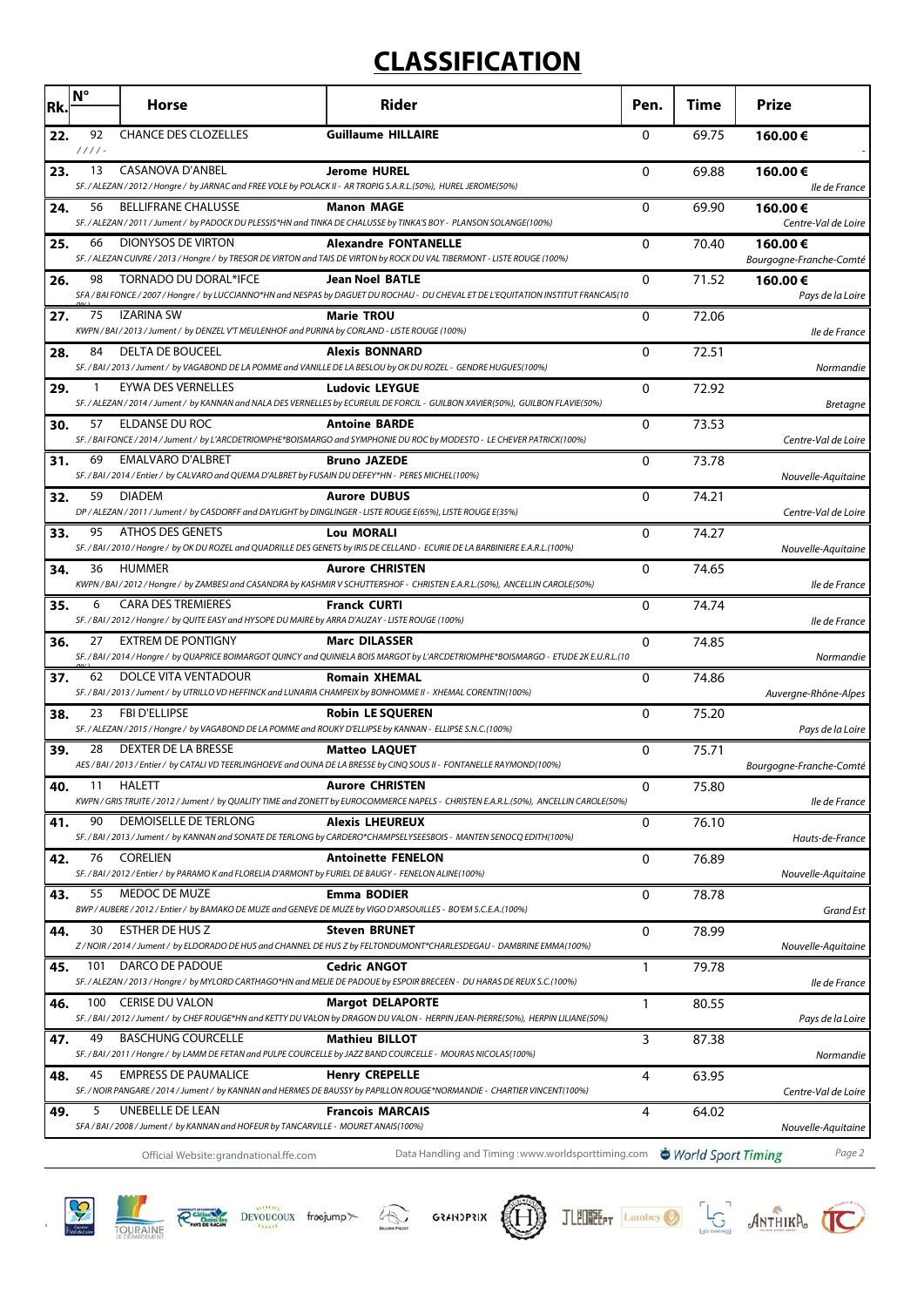

ัพรา

#### **Grand National FFE AC Print | CSO**

Tours Pernay | Du 12 au 15 mai 2022



Printed on 13/05/2022 11:16:09

## **CLASSIFICATION**

| Rk. | $N^{\circ}$    | <b>Horse</b>                                                                                                                          | Rider                                                                                                                                                                 | Pen. | Time  | <b>Prize</b>         |
|-----|----------------|---------------------------------------------------------------------------------------------------------------------------------------|-----------------------------------------------------------------------------------------------------------------------------------------------------------------------|------|-------|----------------------|
| 50. | 20             | Ε.<br>KWPN / BAI / 2009 / Entier / by BALOUBET DU ROUET and VULORA by HEARTBREAKER - LISTE ROUGE (100%)                               | <b>Henry CREPELLE</b>                                                                                                                                                 | 4    | 64.63 | Centre-Val de Loire  |
| 51. | 7              | <b>BERLINE CECE</b><br>SF./BAI/2011/Jument/ by USTINOV and NAPKINE by QUOUGLOF ROUGE - ECURIE DE LA POINTE E.U.R.L.(100%)             | <b>Reais VILLAIN</b>                                                                                                                                                  | 4    | 65.41 | lle de France        |
| 52. | 38             | UNIQUE ST LOISE                                                                                                                       | <b>Jerome HUREL</b><br>SFB / BAI / 2008 / Jument / by KASHMIR VAN'T SCHUTTERSHO and PERLE DU VINNEBUS by I AM BOY - STARICKY MARIE-AGNES(100%)                        | 4    | 65.63 | lle de France        |
| 53. | 89             | <b>EMPREINTE TAME</b>                                                                                                                 | <b>Alexia DEVEAUTOUR</b><br>SF. / BAI / 2014 / Jument / by PRESIDENT and TOUCH OF TAME by PORTOFINO 46*LA SILLA - HARAS DES PEUPLIERS S.A.S.U.(50%), DEVEAUTOUR ALEXI | 4    | 66.17 | lle de France        |
| 54. | 37             | VANDY CINQ NAVARRE<br>SF./BAI/2009/Jument/ by DANDY DU PLAPE and HOLLE 5 by CAMPIONE - LES ECURIES O'HARA S.A.S.(100%)                | <b>Romain XHEMAL</b>                                                                                                                                                  | 4    | 66.88 | Auvergne-Rhône-Alpes |
| 55. | 97             | AREZZO DE RIVERLAND*IFCE                                                                                                              | <b>Francois FONTAINE</b><br>SF. / BAI / 2010 / Hongre / by LUX Z and MISSRAZZIA DE KERSER by CHAPMAN ROUGE - DU CHEVAL ET DE L'EQUITATION INSTITUT FRANCAIS(100%)     | 4    | 68.03 | Pays de la Loire     |
| 56. | 71             | CHIC OF ARANKA<br>SF./NOIR PANGARE/2012/Entier/ by DIAMANT DE SEMILLY and ARANKA by CRUISING - DEVULDER ANTOINE(100%)                 | <b>Cedric ANGOT</b>                                                                                                                                                   | 4    | 69.14 | lle de France        |
| 57. | 8              | <b>ENCHANTELEUR D'AUROIS</b>                                                                                                          | <b>Brice BRASSART</b><br>SF. / BAI FONCE / 2014 / Entier / by QLASSIC BOIS MARGOT and KARINA DE MUSSY by CRYSTAL DIAMONDS - MAURY JEAN-PHILIPPE(50%), LISTE ROUG      | 4    | 69.81 | Auvergne-Rhône-Alpes |
| 58. | 64             | <b>ATHENA D'ELLE</b>                                                                                                                  | <b>Gaetan POIDVIN</b><br>SF. / GRIS / 2010 / Jument / by MYLORD CARTHAGO*HN and MARQUISE D'ELLE by SCHERIF D'ELLE - FRAZZI JEAN-MICHEL(100%)                          | 4    | 70.63 | <b>Bretagne</b>      |
| 59. | 99<br>$1111 -$ | ILIVIA                                                                                                                                | <b>Jules ORSOLINI</b>                                                                                                                                                 | 4    | 70.82 | lle de France        |
| 60. | 12             | <b>CALAMITY GEM</b><br>SF. / GRIS / 2012 / Jument / by BREEMEERSEN ADORADO and RHAPSODIE GEM by KANNAN - XHEMAL ROMAIN(100%)          | <b>Romain XHEMAL</b>                                                                                                                                                  | 4    | 71.47 | Auvergne-Rhône-Alpes |
| 61. | 78             | <b>VOLCANE DES LOZE</b>                                                                                                               | <b>Ines QUENTREC</b><br>SF. / BAI FONCE / 2009 / Jument / by QUARTZ DU CHANU and PERLE CARNEVILLE by I AM BOY - BLANC GALIBY MARIE-JEANNE(50%), QUENTREC INES(5       | 4    | 71.53 | <b>Bretagne</b>      |
| 62. |                | 103 ALVARO MONGRENIER<br>SF. / GRIS / 2010 / Hongre / by CALVARO and LOBELIA HAUT AGENAIS by QUERCUS DU MAURY*HN - LISTE ROUGE (100%) | <b>Julie COUESNON</b>                                                                                                                                                 | 4    | 72.04 | lle de France        |
| 63. | 85             | <b>CYR DU FRAIGNEAU</b>                                                                                                               | <b>Rose DE BALANDA</b><br>SF. / ALEZAN / 2012 / Entier / by TINKA'S BOY and HELEN DU FRAIGNEAU by SIOUX DE BAUGY - RADET COUDRET AUDREY(50%), COUDRET BENJAMIN(       | 4    | 72.66 | lle de France        |
| 64. | 91             | <b>CAFEINE DES FLAGUES</b>                                                                                                            | <b>Emma GAY LE BRETON</b><br>SF. / BAI / 2012 / Jument / by UNTOUCHABLE M and ULTIMATE DES FLAGUES by L'ARCDETRIOMPHE*BOISMARGO - ALEZRA BERNARD(100%)                | 4    | 73.11 | lle de France        |
| 65. | 77             | DENEBOLA                                                                                                                              | <b>Jeanne HIREL</b><br>SF. / NOIR PANGARE / 2013 / Jument / by L'ARCDETRIOMPHE*BOISMARGO and OCTOPUS DODVILLE by DRAKKAR DES HUTINS - HIREL S.C.E.A.(100%)            | 4    | 74.32 | Occitanie            |
| 66. | 94             | <b>VALKANNE AUBOURGERE</b>                                                                                                            | <b>Pierre Marie FRIANT</b><br>SF / BAI / 2009 / Jument / by KANNAN and BOHEME DE MALABRY by MELKIOR DU MONTOIS - AUMON MARIE LAURENCE(70%), COUTHOUIS DANIEL(30       | 4    | 74.40 | Pays de la Loire     |
| 67. |                | 102 EIFFEL DE BACON                                                                                                                   | <b>Laura RAYJASSE</b><br>SF. / BAI / 2014 / Hongre / by L'ARCDETRIOMPHE*BOISMARGO and JOLIE DE B'NEVILLE by ALLEGRETO - CHATEAU BACON E.A.R.L.(100%)                  | 4    | 74.42 | Nouvelle-Aquitaine   |
| 68. | 31             | ESPOIR DE LA CHESNEE<br>SF. / GRIS / 2014 / Entier / by PRESIDENT and ROYALE DE LA CHESNEE by LOOPING D'ELLE - NOTTEAU GUY(100%)      | <b>Franck CURTI</b>                                                                                                                                                   | 4    | 74.92 | lle de France        |
| 69. | 93             | <b>BLACK DE L'ABBAYE</b>                                                                                                              | <b>Gustavo ARROYO</b><br>SF. / GRIS / 2011 / Hongre / by UGANO SITTE and NIRVANA DE L'ABBAYE by DIAMANT DE SEMILLY - DELANNOY ALEXIA(100%)                            | 4    | 75.78 | lle de France        |
| 70. | 51             | <b>CYCNOS D'HELBY</b>                                                                                                                 | <b>Noemie GAL</b><br>SF. / ALEZAN / 2012 / Entier / by JAVELOT D'HELBY and RAPIDE D'HELBY by FOR PLEASURE - ECURIE BILLOT S.C.E.A.(50%), BATAILLER SERGE(50%)         | 4    | 75.94 | Normandie            |

Official Website:grandnational.ffe.com Data Handling and Timing :www.worldsporttiming.com **& World Sport Timing** Page 3







谷







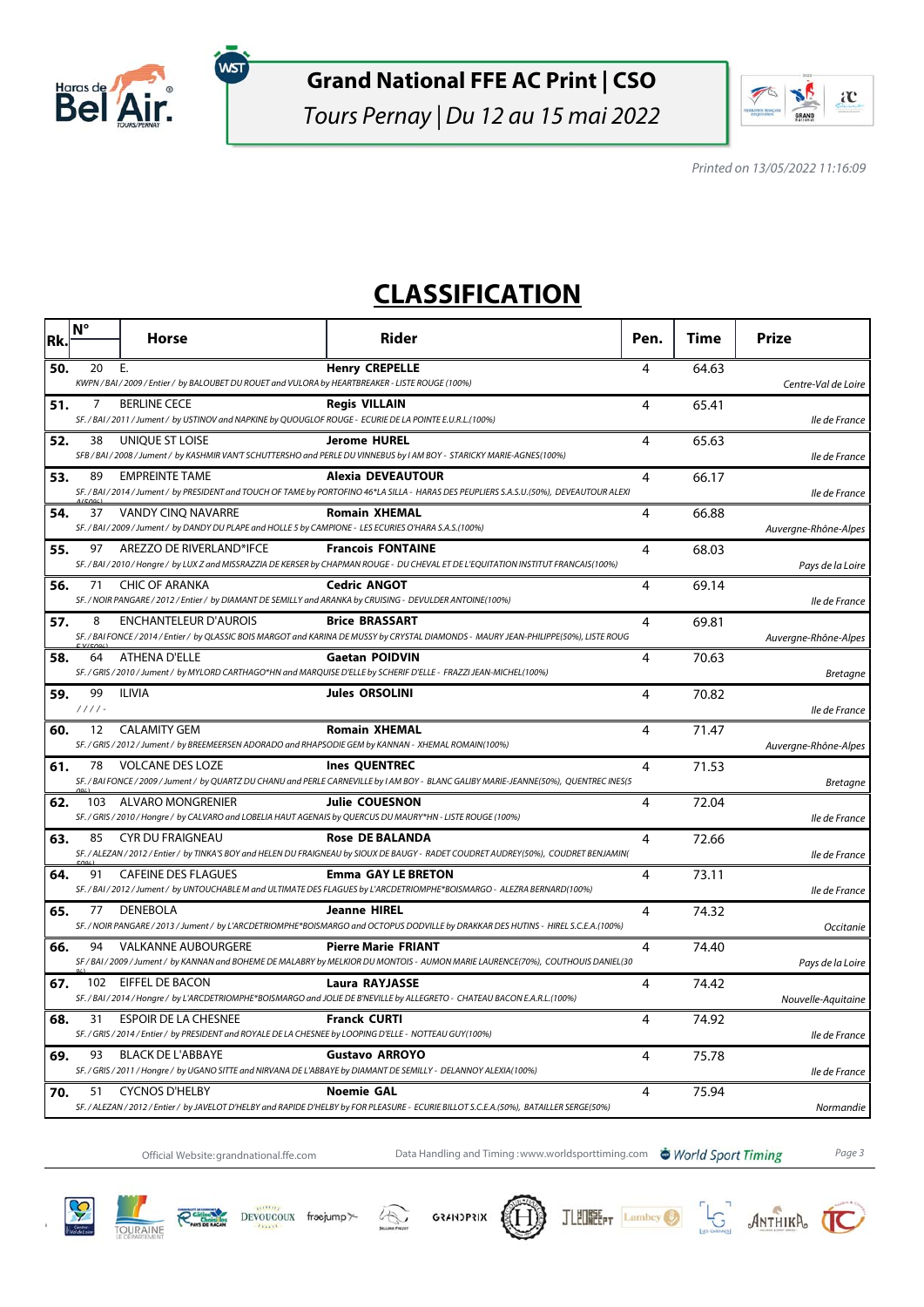# **CLASSIFICATION**

| Rk. | $N^{\circ}$    | <b>Horse</b>                                                                                                                         | Rider                                                                                                                                                                                                       | Pen. | Time  | <b>Prize</b>                 |
|-----|----------------|--------------------------------------------------------------------------------------------------------------------------------------|-------------------------------------------------------------------------------------------------------------------------------------------------------------------------------------------------------------|------|-------|------------------------------|
| 71. | 21             | <b>EMINEM DES CELTES</b><br>SF./ALEZAN/2014/Entier/ by TODT UN PRINCE and COCA Z by CUMANO - LISTE ROUGE (100%)                      | <b>Alice VANCRAYELYNGHE</b>                                                                                                                                                                                 | 4    | 76.24 | Hauts-de-France              |
| 72. | 26             | MONTJEU D'ASSCHAUT                                                                                                                   | <b>Vincent HAMEL</b>                                                                                                                                                                                        | 4    | 76.36 |                              |
| 73. | 52             | <b>ESODIE DES JONCS</b>                                                                                                              | BWP / BAI / 2012 / Entier / by NUMERO UNO and GWENDOLYNA VAN'T ASSCHAUT by VIGO D'ARSOUILLES - BOUTON S.A.R.L.(100%)<br><b>Augustin MASSIN</b>                                                              | 4    | 77.63 | lle de France                |
|     |                |                                                                                                                                      | SF. / BAI / 2014 / Jument / by L'ARCDETRIOMPHE*BOISMARGO and ROMANE DES JONCS by ROBIN II Z - ECURIE AUGUSTIN MASSIN S.A.R.L.(100%)                                                                         |      |       | Centre-Val de Loire          |
| 74. | 65             | <b>ELOIZE M'AUREA</b><br>SF./BAI/2014/Jument/ by QUEL HOMME DE HUS and VIOLINE M'AUREA by DERBY ROUGE - LISTE ROUGE (100%)           | Elona ROUSSELLE                                                                                                                                                                                             | 4    | 77.91 | Occitanie                    |
| 75. | 4              | <b>BALAKA DU PARC</b><br>SF./ALEZAN/2011/Jument/ by SANDRO BOY and PLUME DU PARC by GUS DU PARC - THEBAULT BARBARA(100%)             | <b>Barbara THEBAULT</b>                                                                                                                                                                                     | 4    | 77.98 | Centre-Val de Loire          |
| 76. | 3              | <b>ELECTRON LIBRE V V</b><br>SF./BAI/2014/Hongre/ by SISLEY DE LA TOUR VIDAL and FARLANDAU by WHISTLER - MONTEILLET FREDERIC(100%)   | <b>Pascal GIBOULET</b>                                                                                                                                                                                      | 5    | 79.54 | Auvergne-Rhône-Alpes         |
| 77. | 47             | <b>JERSIENA</b><br>KWPN / NOIR / 2014 / Jument / by I'M SPECIAL DE MUZE and TRESIENA by GOODTIMES - LEJAULT EMMA(100%)               | <b>Anouk KORT</b>                                                                                                                                                                                           | 5    | 80.80 | Bourgogne-Franche-Comté      |
| 78. | 43             | <b>CRISTAL</b>                                                                                                                       | <b>Benoit SALMON</b>                                                                                                                                                                                        | 6    | 83.18 |                              |
| 79. | 33             | SF./BAI/2012/Hongre/ by BONHOMME II and VITAVIE by TOULON - LOMENEDE STEPHANE(100%)<br>DIVA DU ROZEL                                 | <b>Brice BRASSART</b>                                                                                                                                                                                       | 8    | 64.82 | lle de France                |
|     |                |                                                                                                                                      | SF. / BAI / 2013 / Jument / by KANNAN and STAR DU ROZEL by DOLLAR DU MURIER - DU ROZEL BLIN LEBRETON S.C.E.A.(100%)                                                                                         |      |       | Auvergne-Rhône-Alpes         |
| 80. | 42             | <b>CHIARA GEM</b><br>SF./BAI FONCE/2012/Jument/ by NONSTOP and IRIANE L'AMANDOUR by CAMEE D'OR - MEGRET GENEVIEVE(100%)              | <b>Camille CONDE FERREIRA</b>                                                                                                                                                                               | 8    | 67.91 | lle de France                |
| 81. | 19             | <b>COMEBACK LEVAILLANT Z</b><br>Z / BAI CLAIR / 2013 / Entier / by CROWN Z and URIELLE DE KERGLENN by CASSINI II - KRIEF ERIC(100%)  | <b>Christophe ESCANDE</b>                                                                                                                                                                                   | 8    | 68.17 | Normandie                    |
| 82. | 60             | J.<br>KWPN / NOIR MELANGE / 2014 / Entier / by MONTENDER and CAIGRADE by MR BLUE - MIET VALERIE(100%)                                | Jules ORSOLINI                                                                                                                                                                                              | 8    | 70.13 | lle de France                |
| 83. | 73             | VICTORIO DES CAULINS                                                                                                                 | <b>Faustine DEROULLERS</b>                                                                                                                                                                                  | 8    | 70.90 |                              |
| 84. | 54             | <b>COPAIN DE TIVOLI</b>                                                                                                              | SF. / BAI / 2009 / Hongre / by IDEAL DE LA LOGE and NEDJMA DU PRAIRIAL by SHOGOUN II - DEROULLERS CHRISTOPHE(100%)<br><b>Balthazar GROENE</b>                                                               | 8    | 71.62 | Hauts-de-France              |
|     |                |                                                                                                                                      | SF. / BAI / 2012 / Entier / by DOLLAR DELA PIERRE and QUASSIOPEE DE TIVOLI by HELIOS DE LA COUR II - LISTE ROUGE (100%)                                                                                     |      |       | lle de France                |
| 85. | 2              | <b>ESCUDO DE KREISKER</b><br>SL / BAI / 2014 / Entier / by QUIDAM DE REVEL and CONTENDER GIRL by CONTENDER - PIGEON THIERRY(100%)    | <b>Charles Henri ROBERT</b>                                                                                                                                                                                 | 8    | 72.01 | Bretagne                     |
| 86. | 74             | <b>CLEVELAND DE VALLET</b><br>SF. / BAI / 2012 / Jument / by CONRAD and INDIANA DE VALLET by VICOMTE MANCIAIS - GIRAUD CAMILLE(100%) | <b>Antoine PAVIOT</b>                                                                                                                                                                                       | 8    | 72.35 | Pays de la Loire             |
| 87. | 39             | <b>VOLUPTE DE L'EXTASE</b>                                                                                                           | <b>Gaetan POIDVIN</b><br>SF. / NOIR PANGARE / 2009 / Jument / by DIAMANT DE SEMILLY and NIFRANE DU GISORS by NARCOS II - FRAZZI JEAN-MICHEL(100%)                                                           | 8    | 73.70 | Bretagne                     |
| 88. | 22             | ILONA VAN D'HEERLIJKHEID                                                                                                             | <b>Anouk KORT</b>                                                                                                                                                                                           | 8    | 73.73 |                              |
| 89. | 81             | BWP / BAI / 2008 / Jument / by BENTLEY VD HEFFINCK and BRUNETTE DEUX by CHATMAN - LISTE ROUGE (100%)<br>COGNAC DU VERT PIGNON        | Melissa PREVOST                                                                                                                                                                                             | 8    | 78.08 | Bourgogne-Franche-Comté      |
|     |                | SBS / GRIS / 2008 / Hongre / by UGANO SITTE and DESIREE DE SAINT AUBIN by CONTERNO - PACHA ALLAN(100%)<br><b>EDISON STE HERMELLE</b> |                                                                                                                                                                                                             |      |       | Hauts-de-France              |
| 90. | 79             |                                                                                                                                      | <b>Antoine COURPIED</b><br>SF. / BAI / 2014 / Entier / by UPERCUT KERVEC and BOUTADE STE HERMELLE by NORMAN PRE NOIR - COURZAY HORSE TRADING S.A.S.(100%)                                                   | 9    | 81.89 | Centre-Val de Loire          |
| 91. | 104            | <b>ARRON</b>                                                                                                                         | <b>Matteo LAQUET</b><br>OC / GRIS / 2010 / Hongre / by FLORIAN DE LA VIE*BAZOOKA and GENOISE DU PARC by SURCOUF DE REVEL - LAQUET MATTEO(100%)                                                              | 10   | 86.25 | Bourgogne-Franche-Comté      |
| 92. | 63             | SACRAMENTO VH BONTEHOF Z<br>Z/NOIR/2013/Hongre/ by SANDRO BOY and ZARZUELA LEUZE Z by ZANDOR Z - AR TROPIG S.A.R.L.(100%)            | Jerome HUREL                                                                                                                                                                                                | 11   | 87.46 | lle de France                |
| 93. | 53             | <b>VESUBIO</b>                                                                                                                       | <b>Edouard CHAUVET</b>                                                                                                                                                                                      | 11   | 88.40 |                              |
| 94. | 106            | SF./ALEZAN/2009/Hongre/ by FLIPPER D'ELLE and BEDOUINE by DARK STONE - HARAS DU MORNE ROUGE S.C.(100%)<br>TI AMO DU SOUCHET Z        | <b>Victorine BELLAICHE</b>                                                                                                                                                                                  | 12   | 67.03 | Pays de la Loire             |
|     | $1111 -$<br>58 | <b>BUISNESS DU LAVOIR</b>                                                                                                            |                                                                                                                                                                                                             |      |       |                              |
| 95. |                |                                                                                                                                      | <b>Romain MORESVE</b><br>SF. / BAI FONCE / 2011 / Entier / by QUAPRICE BOIMARGOT QUINCY and PROMESSE DU LAVOIR by CONTENDER - PORTE MICHELE(100%)                                                           | 12   | 73.96 | Centre-Val de Loire          |
| 96. | 10             | CIAO DE LA GARENNE                                                                                                                   | Laura LLORET<br>SF. / BAI / 2012 / Entier / by NOUMA D'AUZAY*LA and NYMPHE DES CHENAIES by CHRONOS DE NABOUT - MICHAUD GILLES(100%)                                                                         | 12   | 76.23 | Nouvelle-Aquitaine           |
| 97. | 87             | CASANOVA DE LEURVEN                                                                                                                  | <b>Mathilde GUILBAULT</b><br>SF. / BAI FONCE / 2012 / Hongre / by CONRAD and EVEREST L'ENCHANTE by LE TOT DE SEMILLY - GUILBAULT ELODIE(25%), GUILBAULT MATHILDE(50                                         | 12   | 76.69 | <b>Bretagne</b>              |
| 98. | 96             | <b>EXOTIC D'AUGE</b>                                                                                                                 | <b>Lou MORALI</b>                                                                                                                                                                                           | 16   | 73.14 |                              |
|     |                | Official Website: grandnational.ffe.com                                                                                              | SF. / GRIS / 2014 / Jument / by NO NAME DE SIVA*LM and SORIA D'AUGE by DIAMANT DE SEMILLY - LISTE ROUGE U(30%), LISTE ROUGE N(70%)<br>Data Handling and Timing: www.worldsporttiming.com World Sport Timing |      |       | Nouvelle-Aquitaine<br>Page 4 |